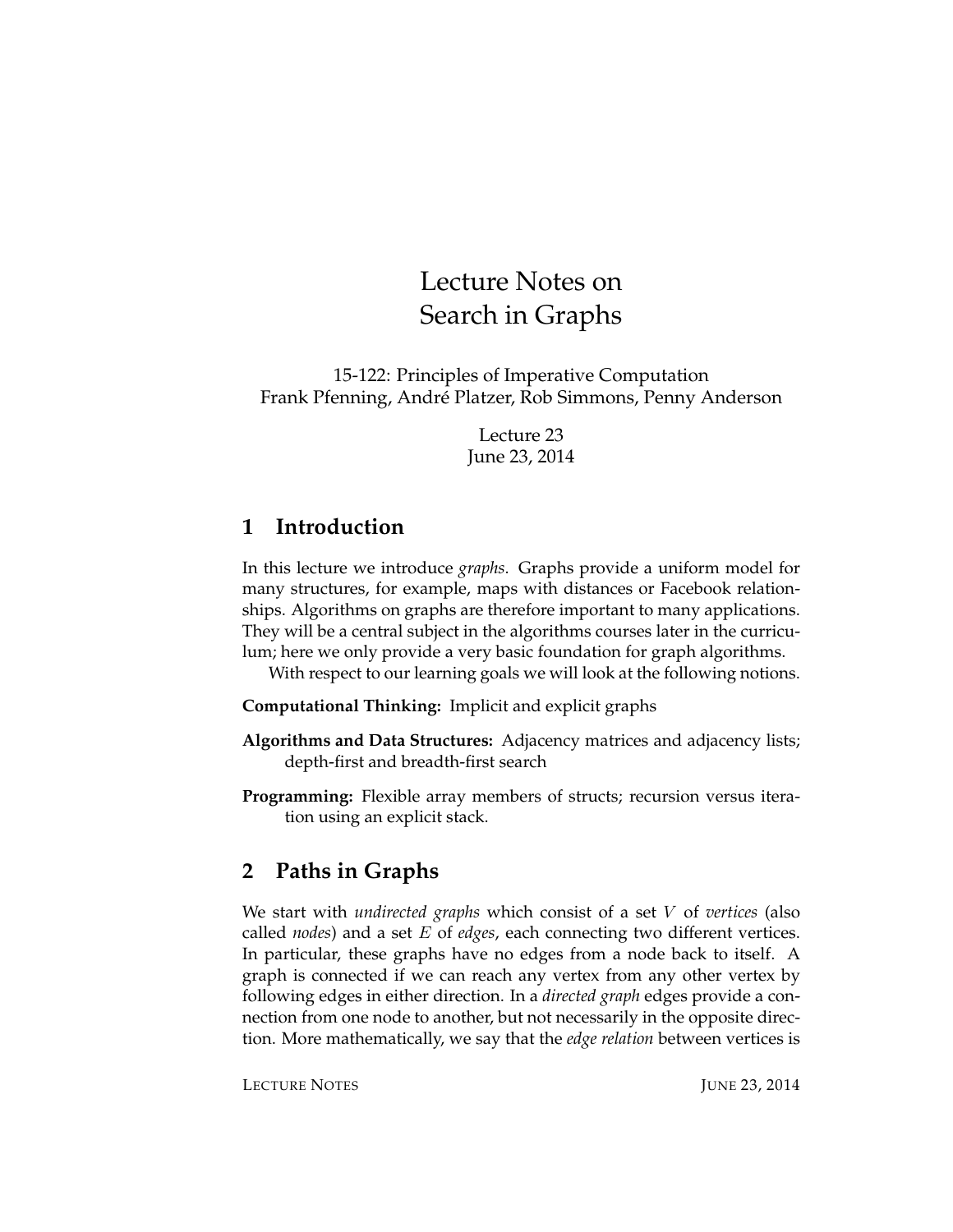*symmetric* for undirected graphs. In this lecture we only discuss undirected graphs, although directed graphs also play an important role in many applications.

The following is a simple example of a connected, undirected graph with 5 vertices  $(A, B, C, D, E)$  and 6 edges  $(AB, BC, CD, AE, BE, CE)$ .



A *path* in a graph is a sequence of vertices where each vertex is connected to the next by an edge. That is, a path is a sequence

$$
v_0,v_1,v_2,v_3,\ldots,v_l
$$

of some length  $l \geq 0$  such that there is an edge from  $v_i$  to  $v_{i+1}$  in the graph for each  $i < l$ . For example, all of the following are paths in the graph above:

$$
\begin{array}{c} A-B-E-C-D\\ A-B-A\\ E-C-D-C-B\\ B \end{array}
$$

The last one is a special case: The length of a path is given by the number of edges in it, so a node by itself is a path of length 0 (without following any edges). Paths always have a starting vertex and an ending vertex, which coincide in a path of length 0. We also say that a path connects its endpoints.

The *graph reachability problem* is to determine if there is a path connecting two given vertices in a graph. If we know the graph is connected, this problem is easy since one can reach any node from any other node. But we might refine our specification to request that the algorithm return not just a boolean value (reachable or not), but an actual path. At that point the problem is somewhat interesting even for connected graphs. In complexity theory it is sometimes said that a path from vertex v to vertex w is a *certificate* or *explicit evidence* for the fact that vertex w is reachable from another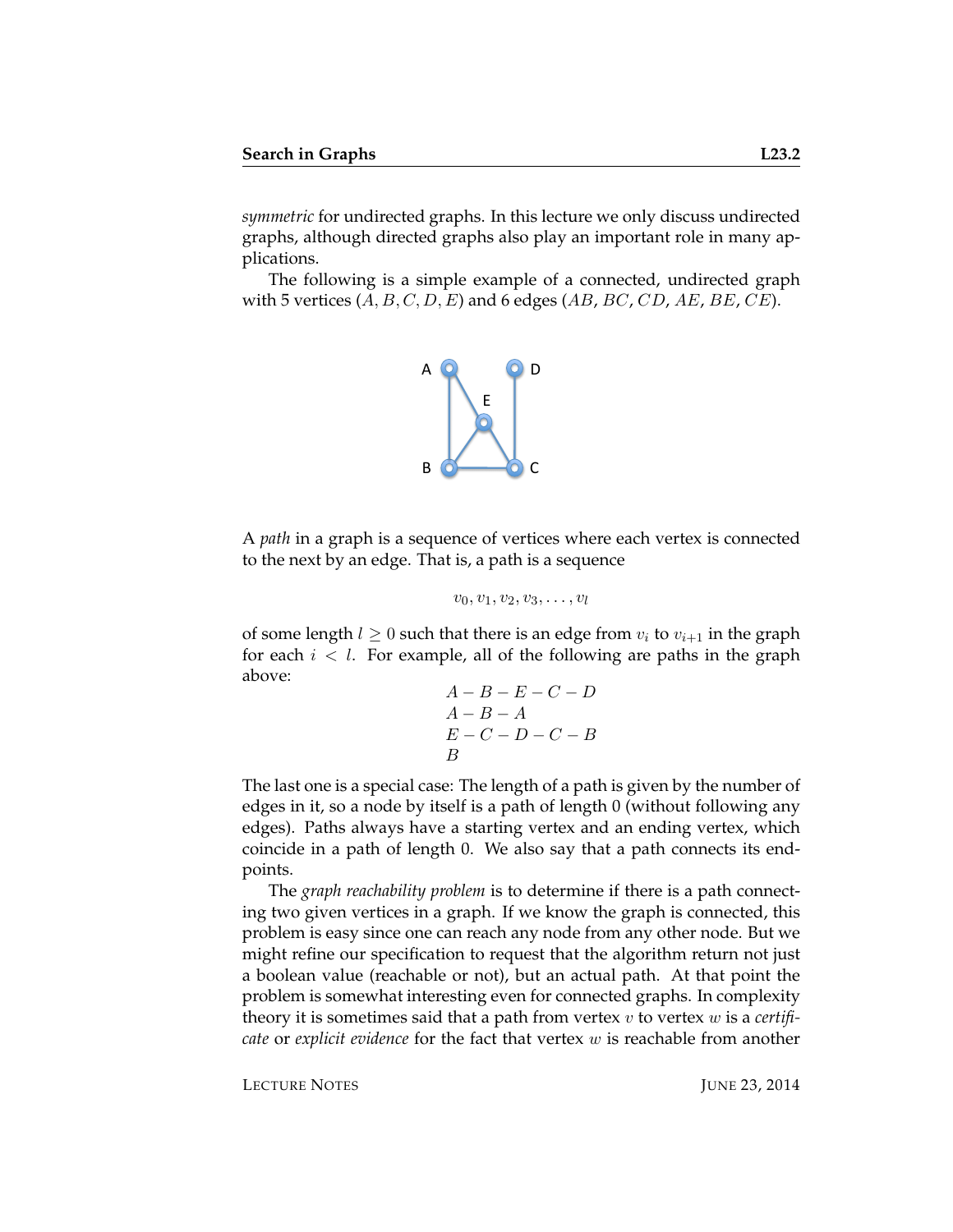vertex  $v$ . It is easy to check whether the certificate is valid, since it is easy to check if each node in the path is connected to the next one by an edge. It is more difficult to produce such a certificate.

For example, the path

$$
A-B-E-C-D
$$

is a certificate for the fact that vertex  $D$  is reachable from vertex  $A$  in the above graph. It is easy to check this certificate by following along the path and checking whether the indicated edges are in the graph.

In most of what follows we are not concerned with finding the path, but only with determining whether one exists.

#### **3 Implicit Graphs**

There are many, many different ways to represent graphs. In some applications they are never explicitly constructed but remain implicit in the way the problem was solved. One such example was *peg solitaire*. The vertices of the graph implicit in this problem are *board configurations*. There is an edge from  $A$  to  $B$  if we can make a move in configuration  $A$  to reach configuration B. Note that this implicit graph is actually a *directed graph* since the game does not allow us to undo a move we just made. The classical reachability question here would be if from some initial configuration we can reach a given final configuration. We actually solved a related question, namely if we can reach any of a number of alternative configurations (those with exactly one peg) from a given initial configuration. We win the game if we can reach any of those configurations with a single peg.

The reason why we did not explicitly construct the full graph is that for standard boards it is unreasonably large – there are too many reachable configurations. Instead, we incrementally construct nodes in the implicit graph as we search for a solution in the hope we can find a solution without ever generating all nodes. In some examples (like the standard English board), this hope was justified if we were lucky enough to pick a good move strategy. To discover that a board had no solution, however, we still had to visit every reachable configuration. Just because we have 3 pegs remaining with one attempt of trying to solve the board does not mean we could not have been more successful if we had moved the pegs around in a different way.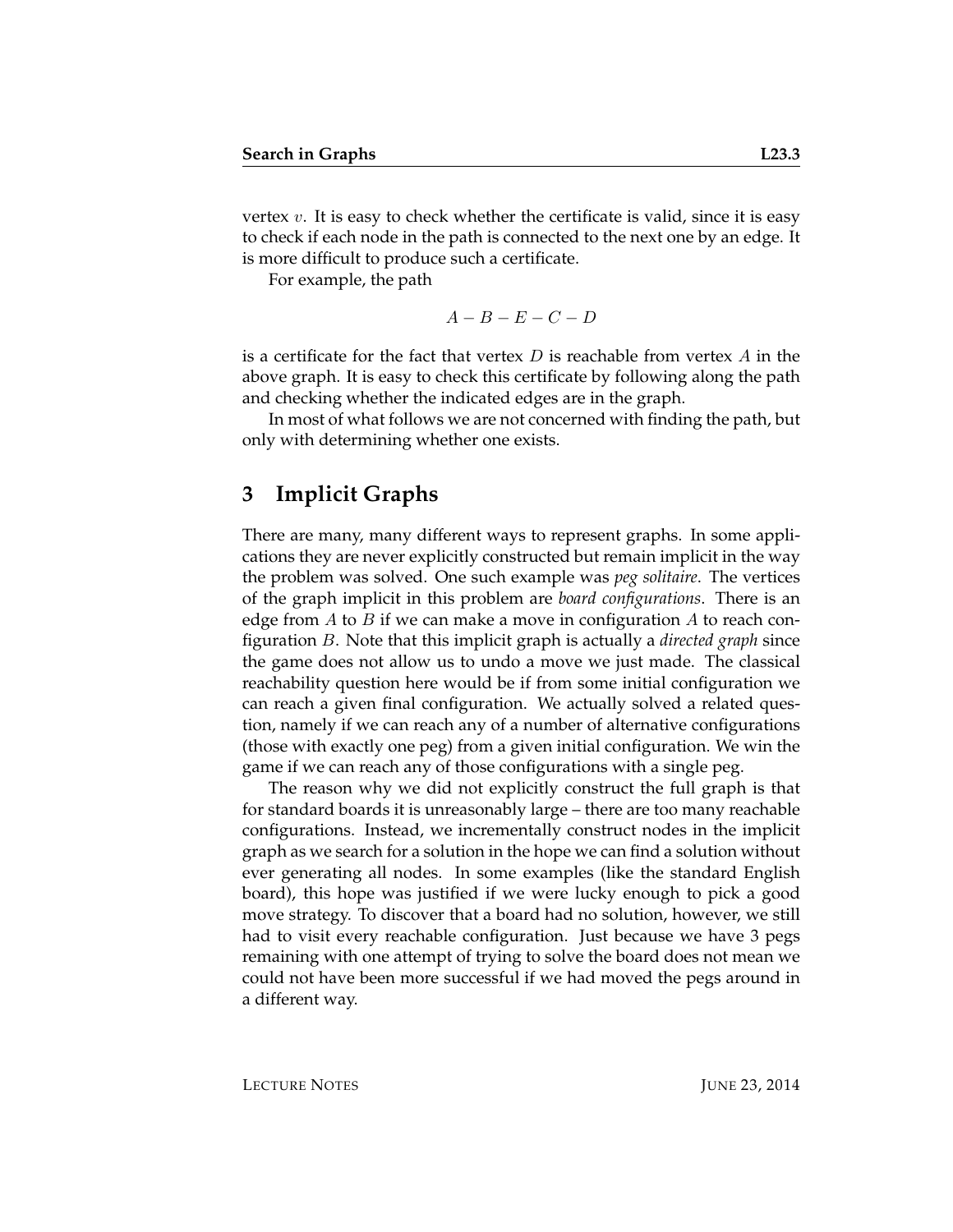### **4 Explicit Graphs and a Graph Interface**

Sometimes we *do* want to represent a graph as an explicit set of edges and vertices and in that case we need a graph datatype. In the C code that follows, we'll refer to our vertices with unsigned integers. A minimal interface for graphs would allow us to create and free graphs, check whether an edge exists in the graph, and add a new edge to the graph.

```
typedef unsigned int vertex;
typedef struct graph_header* graph;
graph graph_new(unsigned int numvert);
void graph_free(graph G);
unsigned int graph_size(graph G);
  // number of vertices in the graph
bool graph_hasedge(graph G, vertex v, vertex w);
  //@requires v < graph_size(G) && w < graph_size(w);
void graph_addedge(graph G, vertex v, vertex w);
  //@requires v < graph_size(G) && w < graph_size(w);
  //@requires !graph_hasedge(G, v, w);
```
We use the C0 notation for contracts on the interface functions here. Even though C compilers do not recognize the //@requires contract and will simply discard it as a comment, the contract still serves an important role for the programmer reading the program. For the graph interface, we decide that it does not make sense to add an edge into a graph when that edge is already there, hence the second precondition.

With this minimal interface, we can create a graph for our running example (letting  $A = 0$ ,  $B = 1$ , and so on).

```
graph G = graph_new(5);
graph_addedge(G, 0, 1);
graph_addedge(G, 1, 2);
graph_addedge(G, 2, 3);
graph_addedge(G, 0, 4);
graph_addedge(G, 1, 4);
graph_addedge(G, 2, 4);
```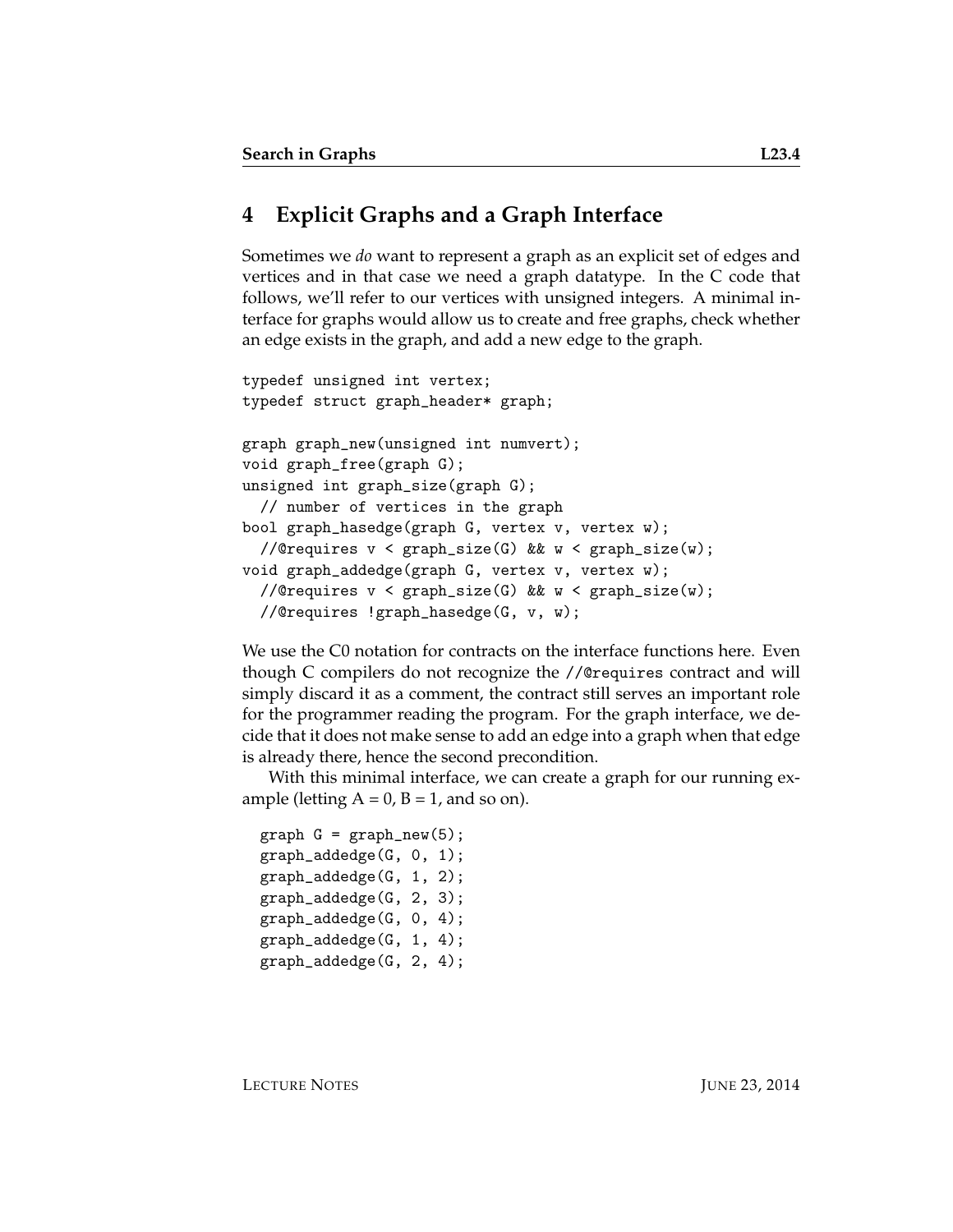### **5 Adjacency Matrices**

There are two simple ways to implement the graph interface. One way is to represent the graph as a two-dimensional array that represents its edge relation. We can check if there is an edge from  $B (= 1)$  to  $D (= 3)$  by looking for a checkmark in row 1, column 3. In an undirected graph, the top-right half of this two-dimensional array will be a mirror image of the bottom-left, because the edge relation is symmetric.



This representation of a graph is called an *adjacency matrix*, because it is a matrix that stores which nodes are neighbors.

### **6 Adjacency Lists**

The other classic representation of a graph is as an adjacency *list*. In an adjacency list representation, we have a one-dimensional array that looks much like a hash table. Each vertex has a spot in the array, and each spot in the array contains a linked list of all the other vertices connected to that vertex. Our running example would look like this as an adjacency list:



Adjacenct lists and adjacency matrices have different tradeoffs in the time and space it takes to perform operations. If the matrix would be *sparse*, where there are many vertices and few edges, it usually makes more sense to use an adjacency list. If it would be *dense*, where there are many edges, it may be more efficient to use an adjacency matrix.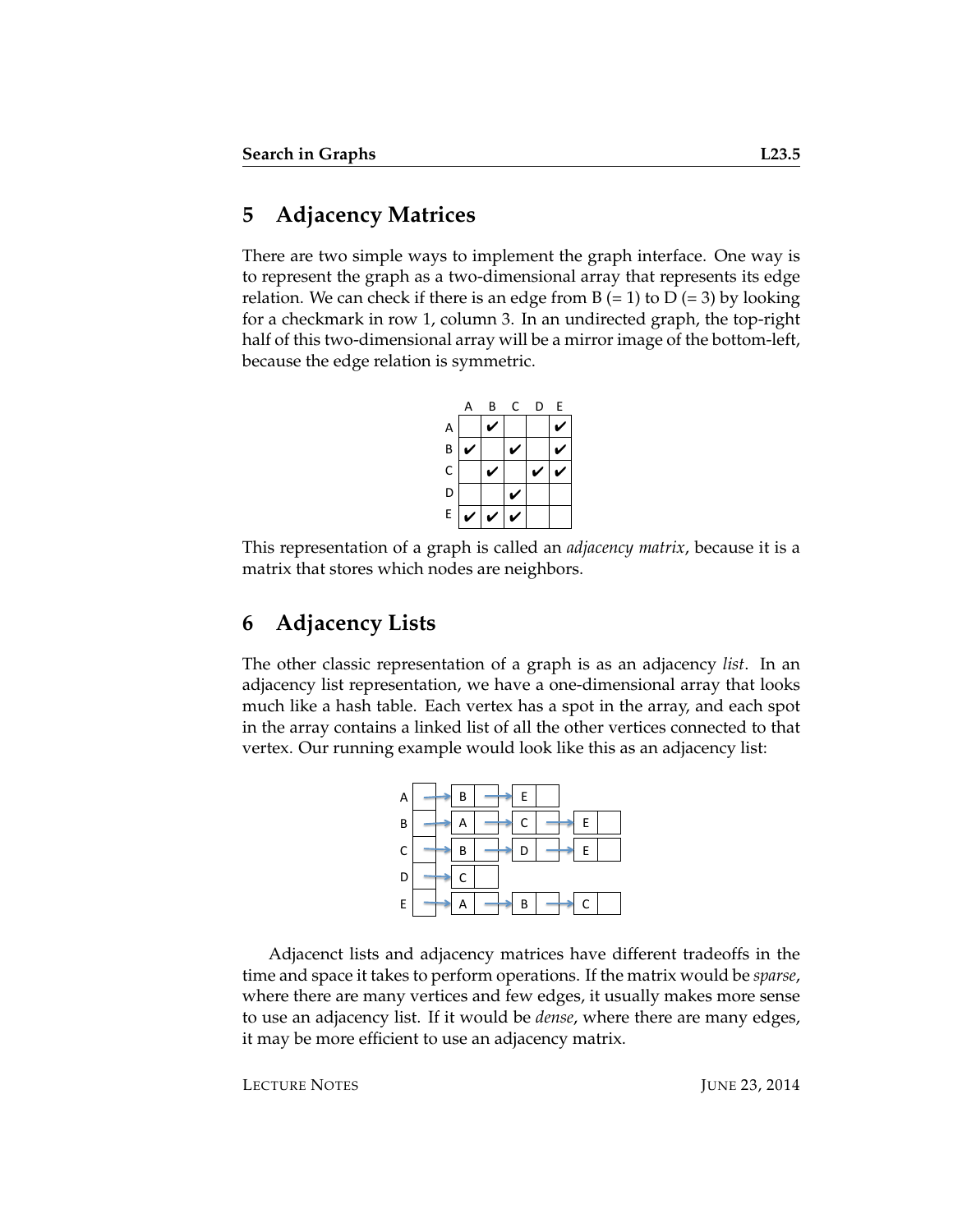If we do use an adjacency list representation, it will often make sense to extend the interface to graphs to give the client access to this linked list of adjacent edges, to represent the neighbors of a given node.

```
typedef struct adjlist_node adjlist;
struct adjlist_node {
 vertex vert;
  adjlist *next;
};
/* Returns a linked list of the neighbors of vertex v.
* This adjacency list is owned by the graph and should
 * not be modified by the user.
 * @requires(v < graph_size(G)) */
adjlist *graph_connections(graph G, vertex v);
```
One way to implement the adjacency list version of graphs is as a pointer to a special kind of C struct, a struct with a *flexible array member*, i.e. its last field is an array whose length is only specified at runtime, not at the time of declaring the type of the struct. This is a struct with two fields: the first is an unsigned integer representing the actual size, and the second is an array of adjacency lists.

```
struct graph_header {
  unsigned int size;
  adjlist *adj[]; // Flexible array member!
};
```
The array adj of adjacency lists will be contiguous in memory with the size field.

Usually, structs aren't allowed to contain arrays directly, only pointers, but C99 allows the last member of a struct to be an array of unknown size. The array will be contiguous in memory with the earlier struct elements. (Another example of the use of flexible array members is the "bare" C0 runtime's implementation of C0 arrays. See C\_IDIOMS.txt in the Lab 8 starter folder.)

The sizeof operator on a struct with a flexible array member returns the size the struct would have if the array had length 0.

To allocate a struct with a flexible array member, you request space for the struct itself plus however much space you want for the array. For instance: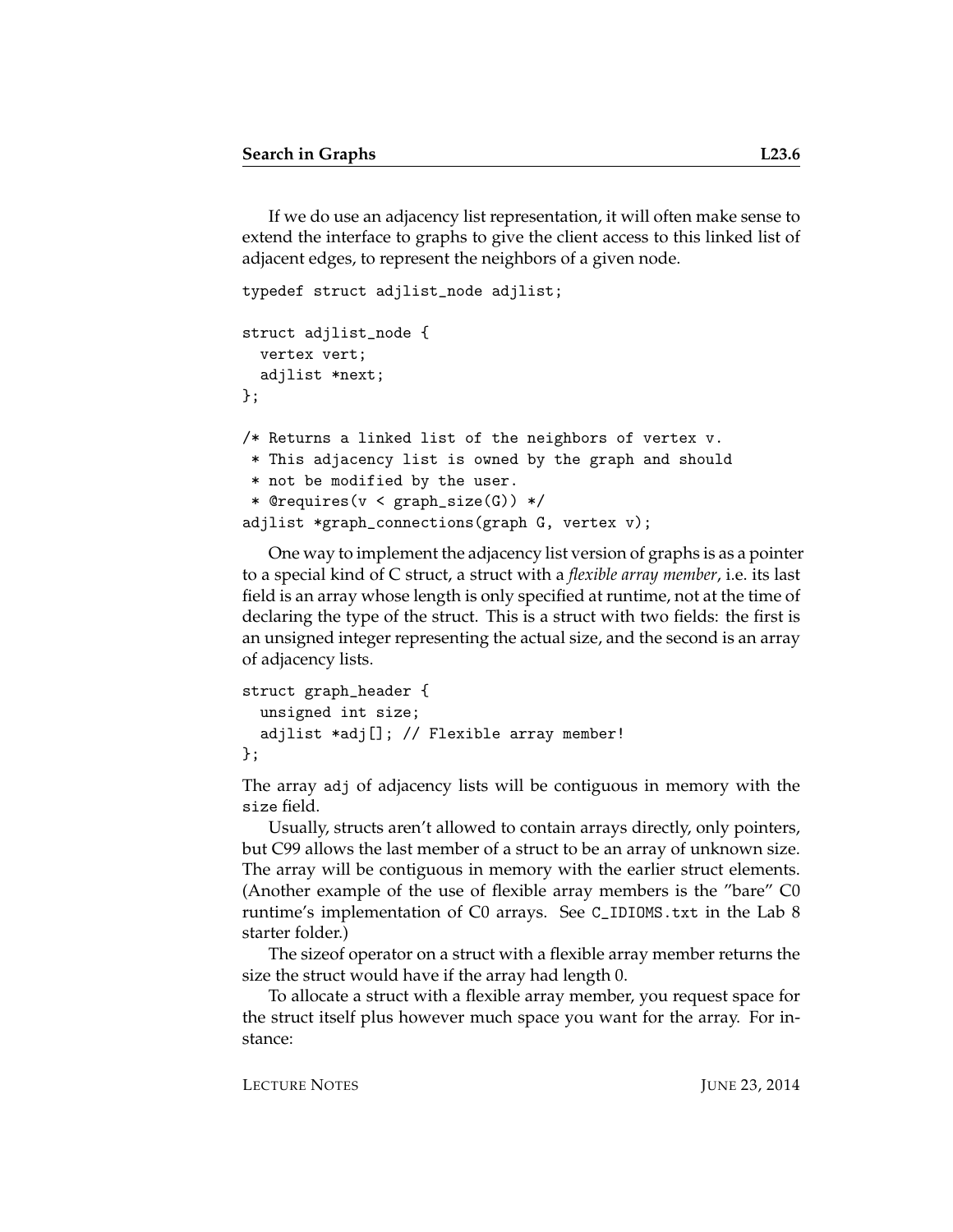```
struct graph_header *G =
  xcalloc(1, sizeof(struct graph_header) + 5);
```
allocates enough space for the adjacency-list representation of a graph with five nodes. The fields can be accessed as usual using struct-pointer notation:

 $G\rightarrow size = 5;$  $\dots$ G->adj $[0] \dots$ 

We allocate this adjacency list using xcalloc to make sure that it is initialized to an empty array. Behind the scenes xcalloc just multiplies its two arguments; because we are allocating a struct with a flexible array member, we pass in 1 for the first argument and explicitly figure out the desired size of the array for the second argument:

```
graph graph_new(unsigned int size) {
  size_t adj_size = sizeof(adjlist*) * size;
  graph G = xcalloc(1, sizeof(struct graph_header) + adj_size);
 G\rightarrow size = size;ENSURES(is_graph(G));
  return G;
}
```
#### **7 Depth-First Search**

The first algorithm we consider for determining if one vertex is reachable from another is called *depth-first search*.

Let's try to work our way up to this algorithm. Assume we are trying to find a path from  $u$  to  $w$ . We start at  $u$ . If it is equal to  $w$  we are done, because  $w$  is reachable by a path of length 0. If not we pick an arbitrary edge leaving  $u$  to get us to some node  $v$ . Now we have "reduced" the original problem to the one of finding a path from  $v$  to  $w$ .

The problem here is of course that we may never arive at  $w$  even if there is a path. For example, say we want to find a path from  $A$  to  $D$  in our earlier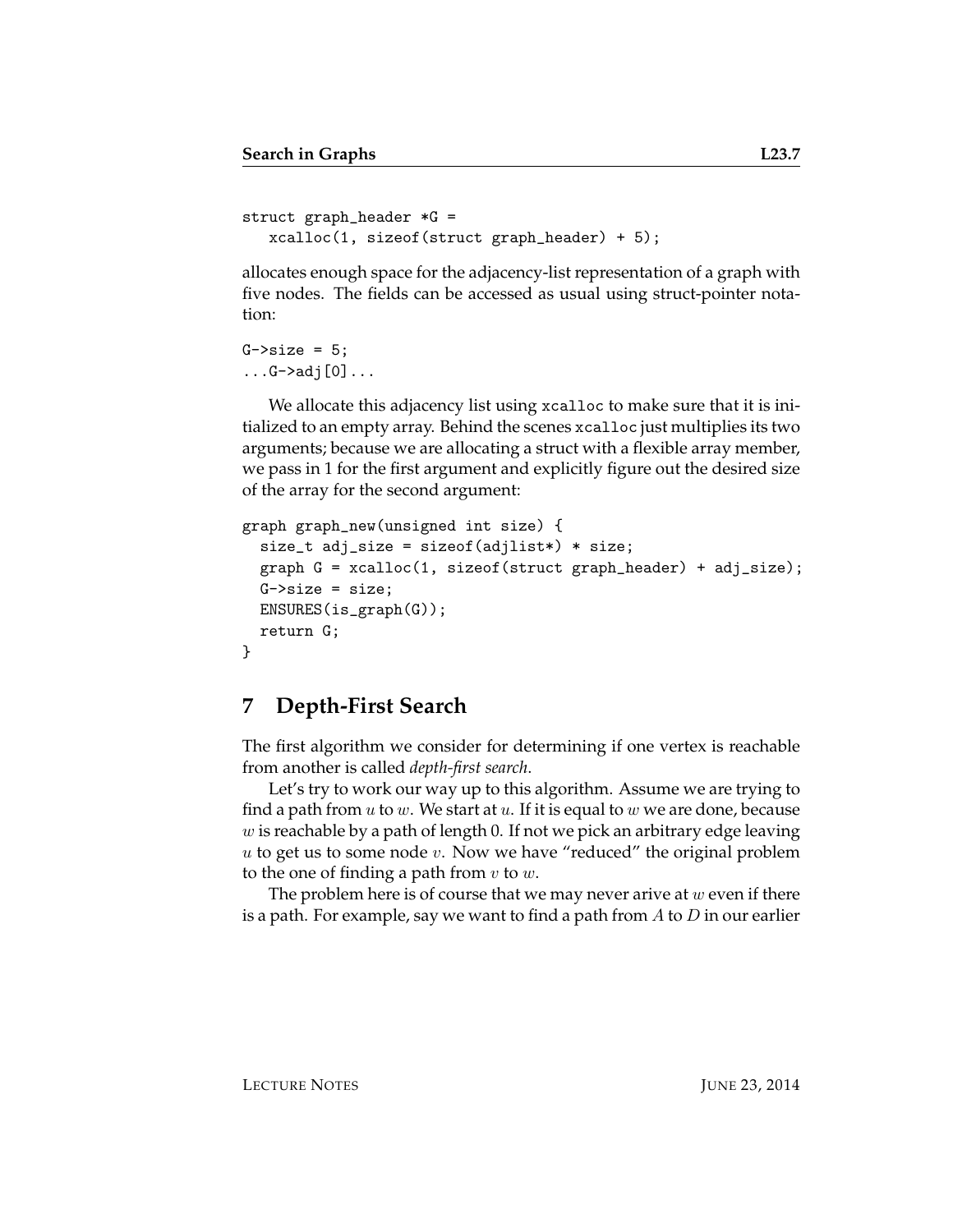example graph.



We can go  $A - B - E - A - B - E - \cdots$  without ever reaching D (or we can go just  $A - B - A - B - \cdots$ , even though there exists a path.

We need to avoid repeating nodes in the path we are exploring. A *cycle* is a path of length 1 or greater that has the same starting and ending point. So another way to say we need to avoid repeating nodes is to say that we need to avoid cycles in the path. We accomplish this by *marking* the nodes we have already considered so when we see them again we know not to consider them again.

Let's go back to the earlier example and play through this idea while trying to find a path from  $A$  to  $D$ . We start by marking  $A$  (indicated by hollowing the circle) and go to  $B$ . We indicate the path we have been following by drawing a double-line along the edges contained in it.



When we are at  $B$  we mark  $B$  and have three choices for the next step.

- 1. We could go back to  $A$ , but  $A$  is already marked and therefore ruled out.
- 2. We could go to  $E$ .
- 3. We could go to  $C$ .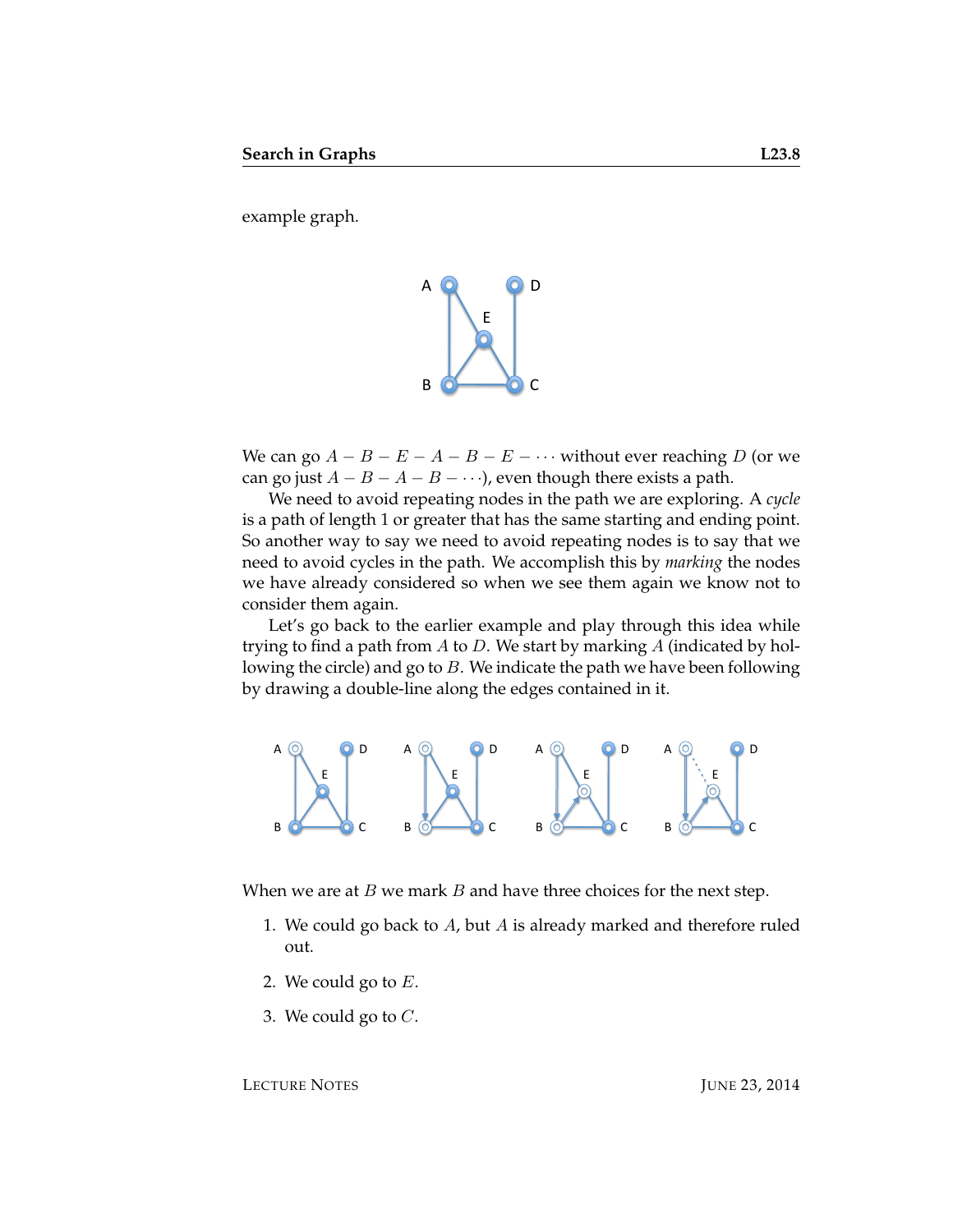Say we pick  $E$ . At this point have again three choices. We might consider A as a next node on the path, but it is ruled out because A has already been marked. We show this by dashing the edge from  $A$  to  $E$  to indicate it was considered, but ineligible. The only possibility now is to go to  $C$ , because we have been at  $B$  as well (we just came from  $B$ ).



From  $C$  we consider the link to  $D$  (before considering the link to  $B$ ) and we arrive at D, declaring success with the path

$$
A-B-E-C-D
$$

which, by construction, has no cycles.

There is one more consideration to make, namely what we do when we get stuck. Let's reconsider the original graph



and the goal to find a path from E to B. Let's say we start  $E - C$  and then  $C - D$ . At this point, all the vertices we could go to (which is only C) have already been marked! So we have to *backtrack* to the most recent choice point and pursue alternatives. In this case, this could be  $C$ , where the only remaining alternative would be B, completing the path  $E - C - B$ . Notice that when backtracking we have to go back to  $C$  even though it is already marked.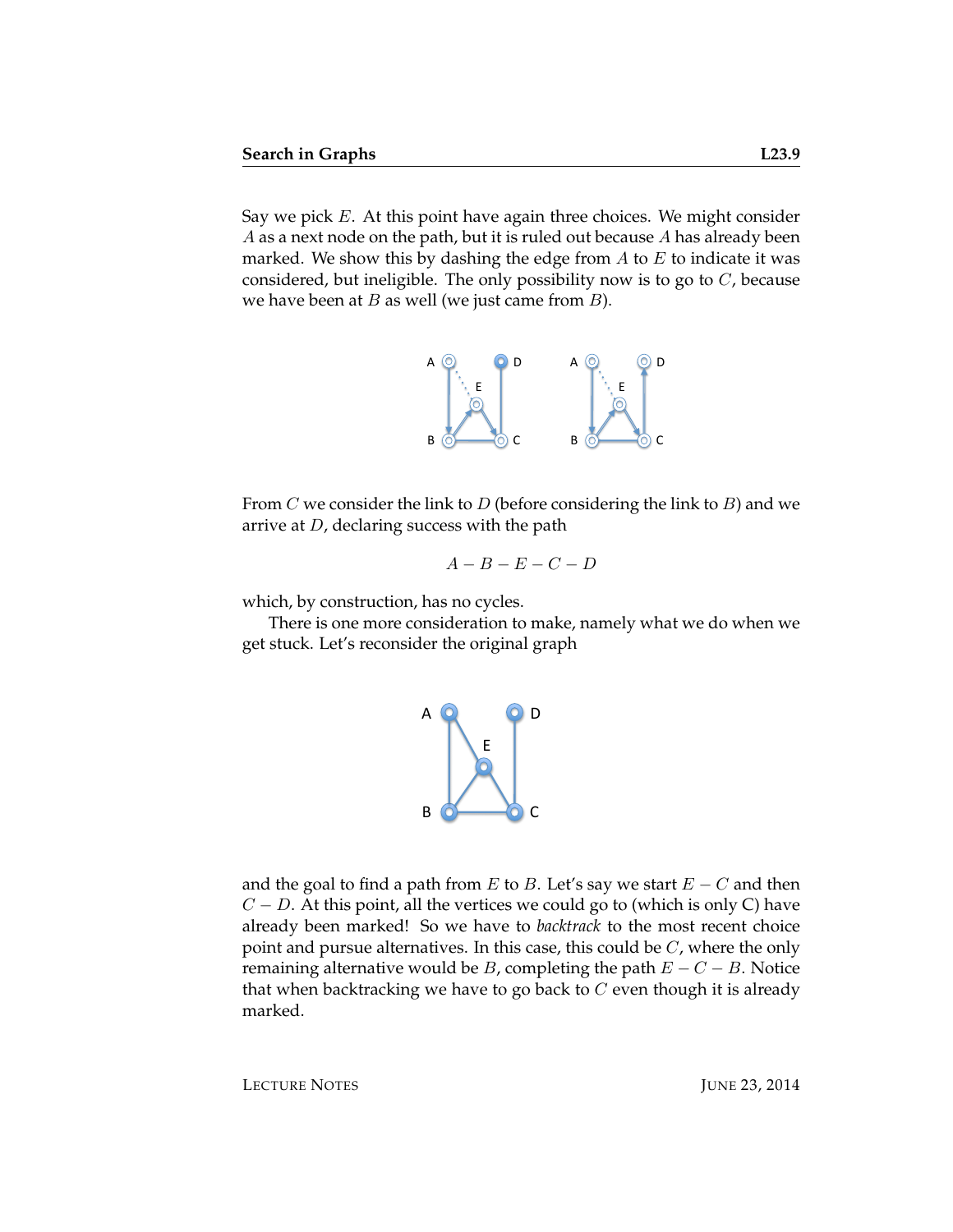Depth-first search is characterized not only by the marking, but also that when we get stuck we always return to our most recent choice and follow a different path. When no other alternatives are available, we backtrack further. Let's consider the following slightly larger graph, where we explore the outgoing edges using the alphabetically last label first. We will trace the search for a path from  $A$  to  $B$ .



We write the current node we are visiting on the left and on the right a *stack* of nodes we have to return to when we backtrack. For each of these we also remember which choices remain (in parentheses). We annotate marked nodes with an asterisk, which means that we never pick them as the next node to visit.

For example, at step 5 we do not consider  $E^*$  but go to D instead. We backtrack when no unmarked neighbors remain for the current node. We are keeping the visited nodes on a stack so we can easily return to the most recent one. The stack elements are separated by  $|$  and the lists of neighbors are wrapped in parentheses  $(B, A^*)$  etc.

|             | Step Current Neighbors Stack |                                                     | Remark           |
|-------------|------------------------------|-----------------------------------------------------|------------------|
| $1 \quad A$ | (E, B)                       |                                                     |                  |
| 2 E         | $(C, B, A^*)$ $A^*$ $(B)$    |                                                     |                  |
| $3\quad C$  | $(G, E^*, D)$                | $E^* (B, A^*)   A^* (B)$                            |                  |
| $4\quad G$  | $(C^*)$                      | $C^*$ $(E^*, D)$   $E^*$ $(B, A^*)$   $A^*$ $(B)$   | <b>Backtrack</b> |
| $5\quad D$  | $(F, C^*)$                   | $C^*$ () $E^*$ $(B, A^*)$ $A^*$ $(B)$               |                  |
| 6F          | $(D^*)$                      | $D^*$ $(C^*)$ $C^*$ () $E^*$ $(B, A^*)$ $A^*$ $(B)$ | <b>Backtrack</b> |
| 7 R         | $(A^*)$                      | $E^*(B, A^*)   A^*(B)$                              | Goal Reached     |

We can easily write this code recursively, letting the *call stack* keep track of everything we need for backtracking; each dfs function body has its own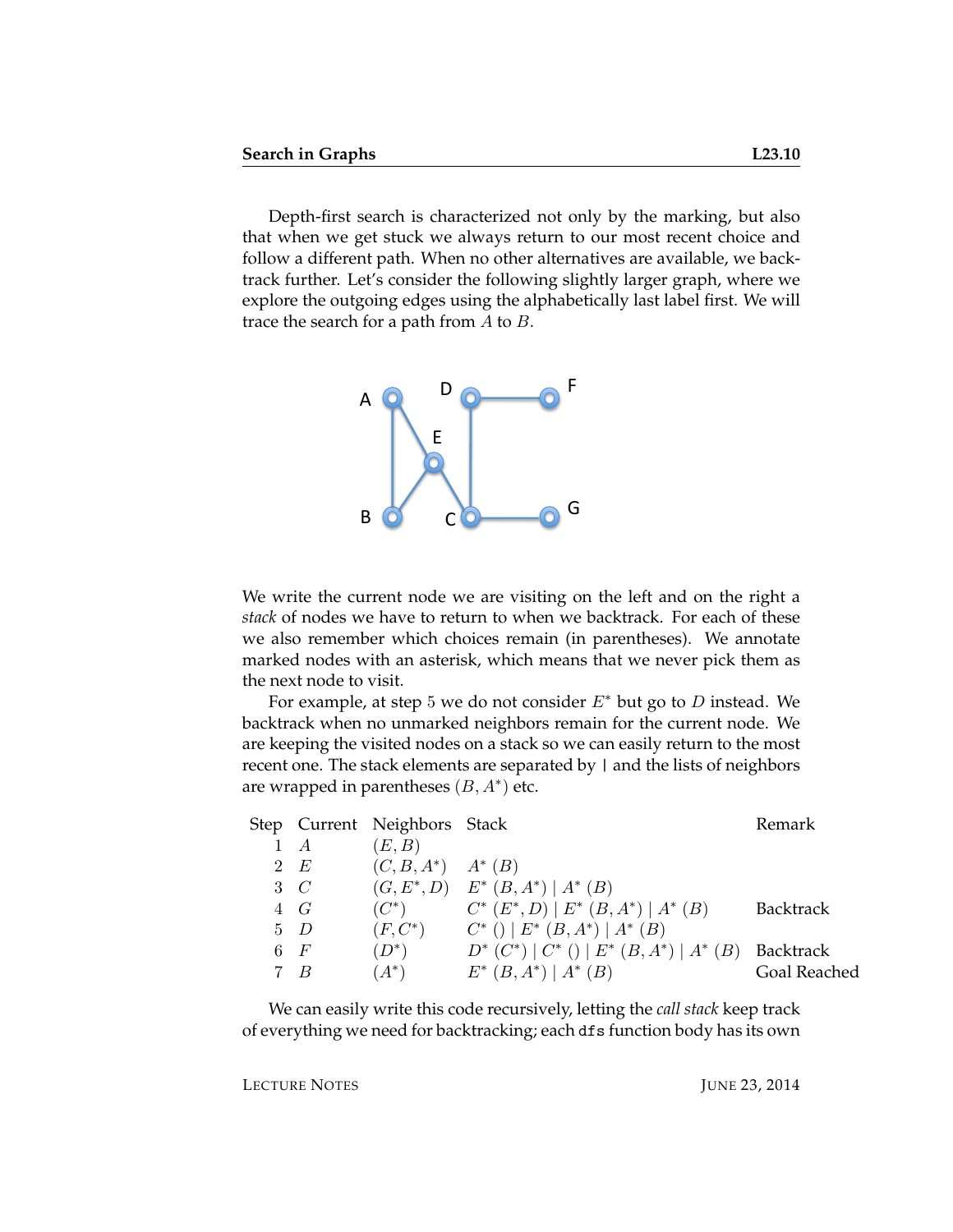linked list for the adjacency list. This is the way we wrote the solver for Peg Solitaire; the list of possible moves corresponds to the adjacency list.

```
bool dfs(graph G, bool *mark, vertex start, vertex target) {
  REQUIRES(G != NULL & \& mark != NULL);REQUIRES(start < graph_size(G) && target < graph_size(G));
  if(start == target) return true;
  mark[start] = true;
  for(adjlist *L = graph\_connections(G, start); L != NULL; L = L->next) {
    if(!mark[L->vert]) {
      mark[L->vert] = true;
      if(dfs(G, mark, L->vert, target)) return true;
  }
 return false;
}
```
### **8 Depth-First Search with an explicit stack**

When scrutinizing the above example, we notice that the sophisticated data structure of a stack of nodes with their adjacency lists was really quite unnecessary for DFS. The recursive implementation is simple and elegant, but its effect is to make the data management more complex than necessary: all we really need for backtracking is a stack of nodes that have been seen but not yet considered. It's not necessary to keep track of the neighbor relationships between them.

This can all be simplified by making the stack explicit. In that case there is a single stack with all the nodes on it that we still need to look at.<br>Step Current Neighborg New stack

| Step                  |               | Current Neighbors New stack |                   |
|-----------------------|---------------|-----------------------------|-------------------|
|                       |               |                             | $(A^*)$           |
|                       | $A^*$         | (E, B)                      | $(E^*, B^*)$      |
| $\mathbf{2}^{\prime}$ | $E^\ast$      | $(C, B^*, A^*)$             | $(C^*, B^*)$      |
|                       | $3 \quad C^*$ | $(G, E^*, D)$               | $(G^*, D^*, B^*)$ |
|                       | $4\quad G^*$  | $(C^*)$                     | $(D^*, B^*)$      |
|                       | $5\quad D^*$  | $(F, C^*)$                  | $(F^*, B^*)$      |
|                       | 6 $F^*$       | $(D^*)$                     | $(B^*)$           |
|                       | $7\quad R^*$  | $(E^*, A^*)$                |                   |

```
bool dfsearch(graph G, vertex source, vertex target) {
 REQUIRES(source < graph_size(G) && target < graph_size(G));
```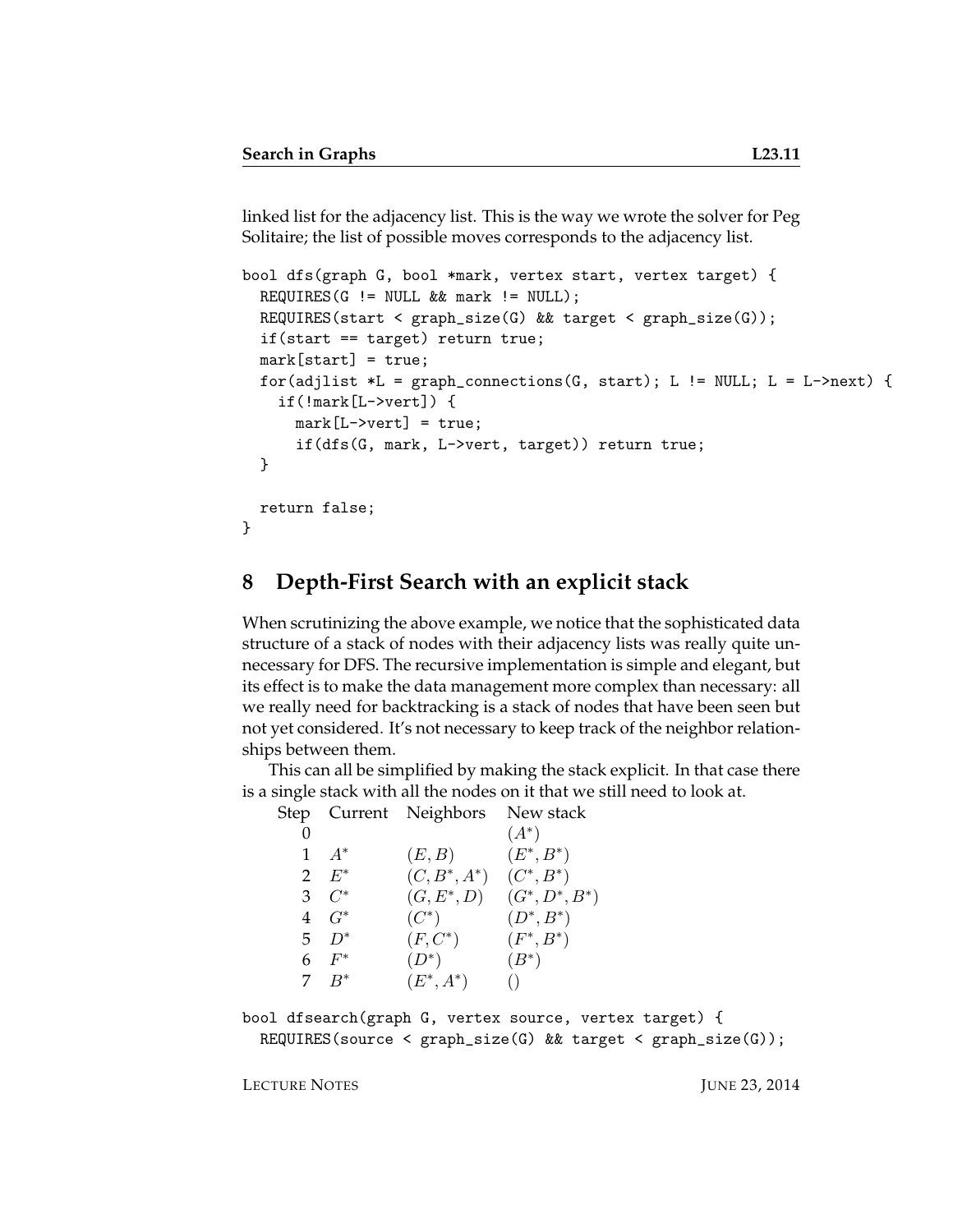```
stack S = stack_new();
 unsigned int size = graph_size(G);
 bool mark[size];
  for(unsigned int i = 0; i < size; i++)
   mark[i] = false;push(S, (void*)(uintptr_t)source);
 mark[source] = true;
 while(!stack_empty(S)) {
   vertex v = (vertex)(uintptr_t)pop(S);printf("Visiting %d\n", v);
    if (v == target) {
      stack_free(S, NULL);
      return true;
   }
   for(adjlist *L = graph_connections(G, v); L != NULL; L = L->next) {
      if(!mark[L->vert]) {
        push(S, (void*)(uintptr_t)L->vert);
        mark[L->vert] = true;
      }
   }
  }
 stack_free(S, NULL);
  return false;
}
```
We mark the starting node and push it on the stack. Then we iteratively pop the stack and examine each neighbor of the node we popped. If the neighbor is not already marked, we push it on the stack to make sure we look at it eventually.

### **9 Breadth-First Search**

The iterative DFS algorithm managed its agenda, i.e., the list of nodes it still had to look at, using a stack. But there's no reason to insist on a stack for that purpose. What happens if we replace the stack by a queue? All of a sudden, we will no longer explore the most recently found neighbor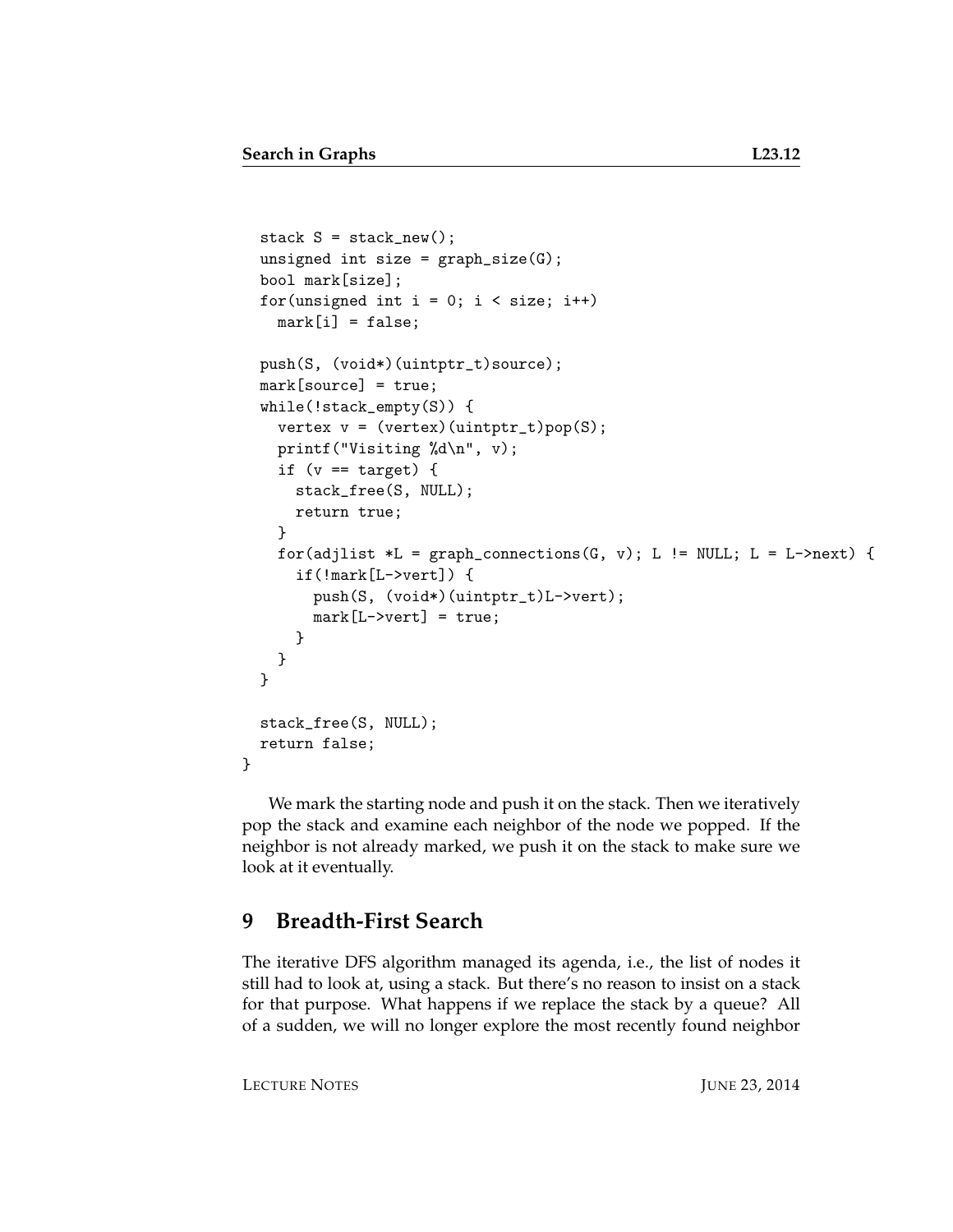first as in depth-first search, but, instead, we will look at the oldest neighbor first. This corresponds to a breadth-first search where you explore the graph layer by layer. So BFS completes a layer of the graph before proceeding to the next layer. The code for that and many other interesting variations of graph search can be found on the web page.

Here's an illustration using our running example of search for a path from  $A$  to  $B$  in the graph



|               |              | Step Current Neighbors New queue |
|---------------|--------------|----------------------------------|
|               |              | $(A^*)$                          |
| $1 \quad A^*$ | (E, B)       | $(E^*, B^*)$                     |
| $2 E^*$       | $(B^*, A^*)$ | $B^*$                            |
| $B^*$         | $(E^*, A^*)$ |                                  |

We find the path much faster this way. But this is just one example. Try to think of another search in the same graph that would cause breadth-first search to examine more nodes than depth-first search would.

The code looks the same as our iterative depth-first search, except for the use of a queue instead of a stack. Therefore we do not include it here. You could write it yourself, and if you have difficulty, you can find it in the code folder that goes with this lecture.

#### **10 Conclusion**

Breadth-first and depth-first search are the basis for many interesting algorithms as well as search techniques for artificial intelligence.

One potentially important observation about breadth-first versus depthfirst search concerns search when the graph remains implicit, for instance in game search. In this case there might be infinite paths in the graph. Once embarked on such a path depth-first search will never backtrack, but will